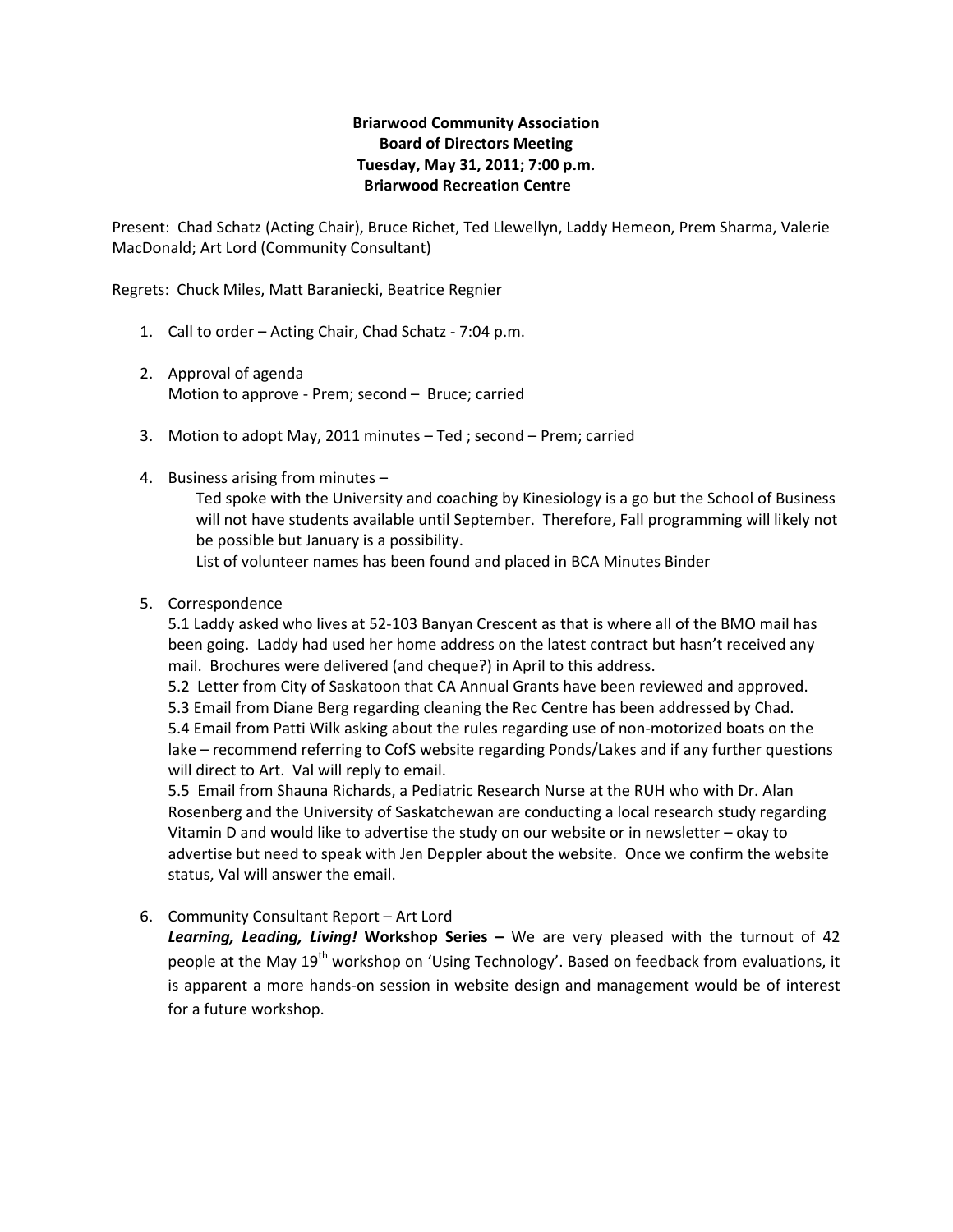The next workshop in the *Learning, Leading, Living!* **Workshop Series** will cover 'Retaining Volunteers'. It is slated to run this fall in either October or November.

**•** *Programs for Leisure Guide –* Thank you Laddy for planning fall soccer and football programs for submission to the fall issue of the Leisure Guide. Please note that the **Briarwood fall registration** will be **Tuesday, August 30th from 7:00 to 8:30 p.m. at the Recreation Centre**.

• *SUMMER SLAM–* Skateboarders are invited to Kick off the summer in style by attending this June 11<sup>th</sup> event at Lions Skate Park

**•** *YOUTH PROGRAM Funding –* There is funding up to \$500 available for associations to run a fall (September - December) program for youth within the neighbourhood. Application is due June 15<sup>th</sup>.

**•** *SUMMER PROGRAM ‐* The City of Saskatoon is offering children and teens various activity opportunities this summer including the Summer Youth Centre at Lakewood Civic Centre, Summer Playground Programs at various playgrounds including Briarwood and Paddling Pool supervision.

**•** *Arts Leadership Summer Program for Youth* is for 13 to 15 year olds to attend a 4‐day per week program from July  $11^{th}$  - 28<sup>th</sup> at the Albert Community Centre, 610 Clarence Ave. S.

## **•** *CULTURE DAYS 2011 –* **September 30 to October 2 ‐ A celebration of cultural activity!**

- 7. Director Reports
	- a. President vacant
	- b. Past-president Tracey Kushniruk
	- c. Vice-president vacant
	- d. Treasurer Ted Llewellyn
		- Account is in good standing
		- **Profit on soccer**
	- e. Indoor Program Coordinator vacant
	- f. Team Sports Coordinator Laddy Hemeon
		- Indoor Soccer and Flag Football have been put in the leisure guide.
			- o Age groups are 6‐7 yrs, 8‐9 yrs and 10‐11 years for Flag Football
			- o Age groups are 6‐7 yrs, and 8‐9 yrs for Soccer
			- o Registration date is set for Tuesday, August 30 from 6:30 8:00 pm (I think)
			- o We will need to discuss the fees we will be charging one we know the registration fees for these groups.
		- Kinder soccer
			- o Both groups started in May. The first Tuesday, we used the rec center due to rain. We were able to manage approx. 24 of them in the rec building.
			- o There are 57 children in Kinder soccer.
		- U6, U8 and U10
			- o All of the teams are doing great.
			- $\circ$  Final numbers are U6 59, U8 73 and U10 35
			- o The two U10 teams met with the BMO Saskatoon reps, Ashley and Brianne.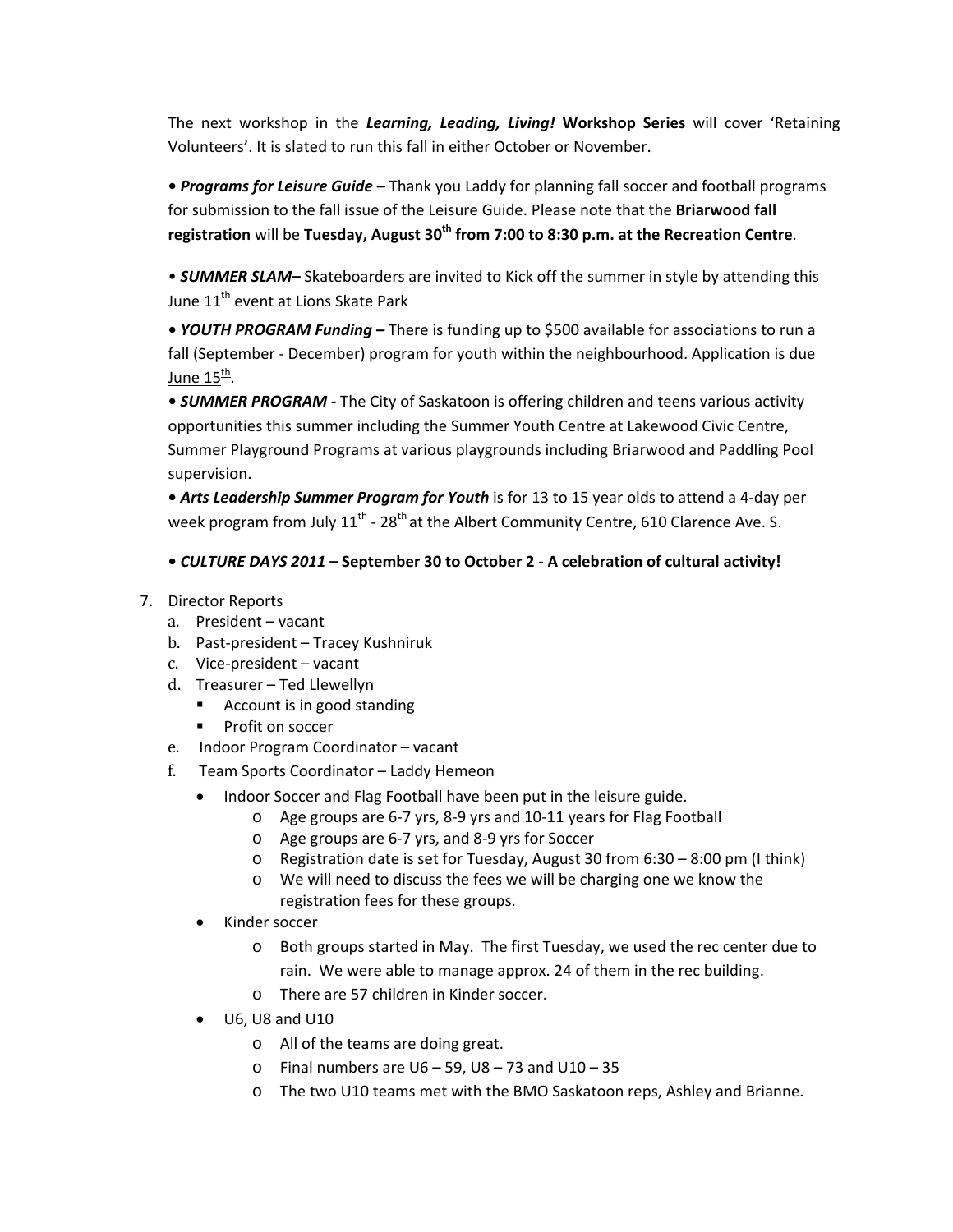- o They were given BMO soccer balls and pictures were taken.
- Will contact Jen Deppler to get pictures on the website to follow the BMO agreement and take additional pictures as it was very cold out and pictures were taken with jackets on; Uniform return is scheduled for June  $29<sup>th</sup>$ .
- Soccer medals for Kinder Soccer and U6 will be purchased cost about \$231.99 for raised soccer medal or \$203.78 for medal with soccer insert. The cost is the same for the U6 and the Kinders.
- If we have some type of "wrap up" party for soccer, we will focus on U8 as they otherwise do not get anything (U6 has Tim Horton's, U10 has BMO)
- Possibly for next year we may consider paying for the Mini FOS tournament as presently parents pay the additional funds
- Discussed fundraising for soccer but because this is a rec league, the commitment is not there from parents/kids.
- g. Communications Coordinator vacant
- h. Civics Coordinator Bruce Richet
	- C of S Transportation: Public Works is still attempting the scheduling of construction of permanent traffic islands at three intersections in Briarwood this summer; Crosswalk markings have been painted at key intersections
	- C of S Boychuk Drive Twinning Project
	- Progress and planning: Lane restrictions will continue on Boychuk during the summer with expected completion of Eighth to Taylor portion by end of July 2011; Lane/ crosswalk markings are underway as is the landscaping work; Asphalt pathway Briarwood N to Taylor nearly completed but useable
	- C of S Capital budget still considering sidewalk south side of Eighth, Boychuk Drive to Briargate Road. Waiting for confirmation and possible schedule.
	- Contact continues with North Ridge developments on the status of clean up (weed growth) on several of their unsold lots at Brookmore View. Bruce still unable to in contact with North Ridge at this time.
	- Follow‐up meeting with Councilor Glen Penner and C of S Engineering/Public Works personnel to discuss Civics issues within Briarwood will take place mid June. Comments/ concerns from BCA board members prior to such meeting are welcome.
- i. Parks Coordinator Matt Baraniecki ‐ none
	- Matt sent email that he is resigning from the Board as he is moving to Wildwood
	- Art updated the Board that the park enhancement is considered complete the work has been done that was supposed to be done.
	- Will look at pavement (asphalt) trying to determine what they will do with it as it will be quite expensive to replace; may need to figure out something else – will come back with options – Art will keep us updated.
- j. Volunteer/Membership Coordinator Beatrice Regnier